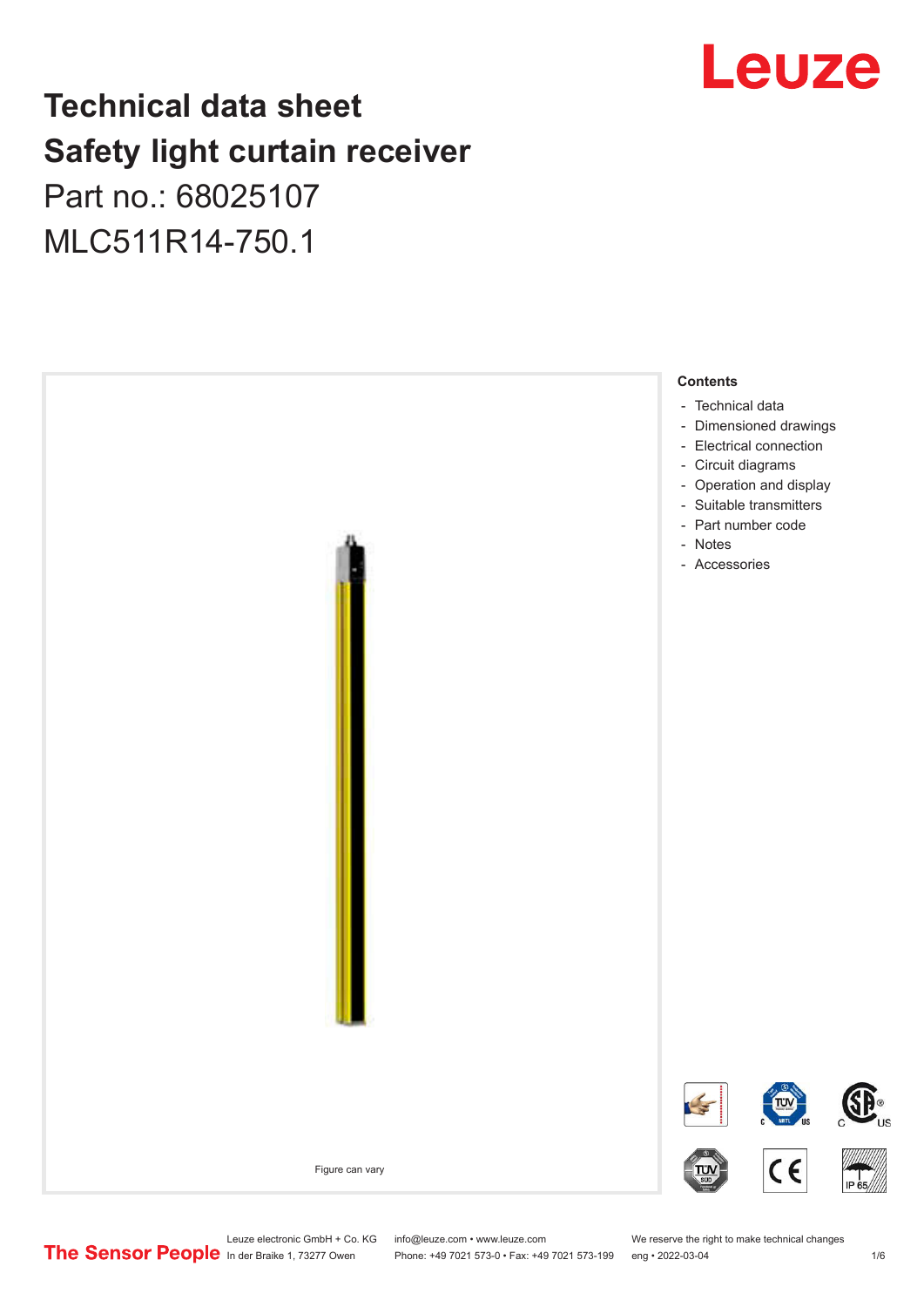## <span id="page-1-0"></span>**Technical data**

#### **Basic data**

#### **Functions**

**Function package** Basic **Functions** 

| Basic:                          |
|---------------------------------|
| Automatic start/restart         |
| DoubleScan                      |
| Transmission channel changeover |

#### **Characteristic parameters**

| <b>Type</b>            | 4, IEC/EN 61496          |
|------------------------|--------------------------|
| <b>SIL</b>             | 3, IEC 61508             |
| <b>SILCL</b>           | 3, IEC/EN 62061          |
| Performance Level (PL) | e, EN ISO 13849-1        |
| $PFH_n$                | 7.73E-09 per hour        |
| Mission time $T_M$     | 20 years, EN ISO 13849-1 |
| Category               | 4, EN ISO 13849          |
|                        |                          |

#### **Protective field data**

| Resolution              | $14 \text{ mm}$ |
|-------------------------|-----------------|
| Protective field height | 750 mm          |
|                         |                 |

#### **Optical data**

**Synchronization Synchronization Optical between transmitter and receiver** 

#### **Electrical data**

| <b>Protective circuit</b> |                            | Overvoltage protection  |
|---------------------------|----------------------------|-------------------------|
|                           |                            | Short circuit protected |
|                           |                            |                         |
|                           | Performance data           |                         |
|                           | Supply voltage $U_{\rm B}$ | 24 V, DC, -20  20 %     |
|                           | Current consumption, max.  | 150 mA                  |
|                           | <b>Fuse</b>                | 2 A semi time-lag       |
|                           |                            |                         |
|                           | Outputs                    |                         |

**Number of safety-related switching outputs (OSSDs)** 2 Piece(s)

#### **Safety-related switching outputs**

| <b>Type</b>                  | Safety-related switching output OSSD |
|------------------------------|--------------------------------------|
| Switching voltage high, min. | 18 V                                 |
| Switching voltage low, max.  | 2.5V                                 |
| Switching voltage, typ.      | 22.5V                                |
| Voltage type                 | DC.                                  |
| Current load, max.           | 380 mA                               |
| Load inductivity             | $2,000$ µH                           |
| Load capacity                | $0.3 \mu F$                          |
| Residual current, max.       | $0.2 \text{ mA}$                     |
| Residual current, typ.       | $0.002 \, \text{mA}$                 |
| Voltage drop                 | 1.5V                                 |

#### **Safety-related switching output 1**

**Assignment** Connection 1, pin 2

**Switching element** Transistor, PNP

| Safety-related switching output 2 |                                                                     |                           |  |  |
|-----------------------------------|---------------------------------------------------------------------|---------------------------|--|--|
|                                   | Assignment                                                          | Connection 1, pin 4       |  |  |
|                                   | <b>Switching element</b>                                            | Transistor, PNP           |  |  |
|                                   |                                                                     |                           |  |  |
| <b>Timing</b>                     |                                                                     |                           |  |  |
|                                   | <b>Response time</b>                                                | 33 ms                     |  |  |
|                                   | <b>Restart delay time</b>                                           | 100 ms                    |  |  |
|                                   |                                                                     |                           |  |  |
| <b>Connection</b>                 |                                                                     |                           |  |  |
|                                   | <b>Number of connections</b>                                        | 1 Piece(s)                |  |  |
|                                   |                                                                     |                           |  |  |
|                                   | <b>Connection 1</b>                                                 |                           |  |  |
|                                   | <b>Function</b>                                                     | Machine interface         |  |  |
|                                   | <b>Type of connection</b>                                           | Connector                 |  |  |
|                                   | <b>Thread size</b>                                                  | M <sub>12</sub>           |  |  |
| <b>Material</b>                   |                                                                     | Metal                     |  |  |
|                                   | No. of pins                                                         | 4 -pin                    |  |  |
|                                   |                                                                     |                           |  |  |
|                                   | <b>Cable properties</b>                                             |                           |  |  |
|                                   | Permissible conductor cross                                         | $0.25$ mm <sup>2</sup>    |  |  |
|                                   | section, typ.                                                       | 100 <sub>m</sub>          |  |  |
|                                   | Length of connection cable, max.<br>Permissible cable resistance to | $200 \Omega$              |  |  |
|                                   | load, max.                                                          |                           |  |  |
|                                   |                                                                     |                           |  |  |
|                                   | <b>Mechanical data</b>                                              |                           |  |  |
|                                   | Dimension (W x H x L)                                               | 29 mm x 816 mm x 35.4 mm  |  |  |
|                                   | <b>Housing material</b>                                             | Metal                     |  |  |
|                                   | <b>Metal housing</b>                                                | Aluminum                  |  |  |
|                                   | Lens cover material                                                 | Plastic / PMMA            |  |  |
|                                   | <b>Material of end caps</b>                                         | Diecast zinc              |  |  |
| Net weight                        |                                                                     | 900 <sub>g</sub>          |  |  |
|                                   | <b>Housing color</b>                                                | Yellow, RAL 1021          |  |  |
|                                   | <b>Type of fastening</b>                                            | Groove mounting           |  |  |
|                                   |                                                                     | Mounting bracket          |  |  |
|                                   |                                                                     | Mounting on Device Column |  |  |
|                                   |                                                                     | Swivel mount              |  |  |
|                                   |                                                                     |                           |  |  |
|                                   | <b>Operation and display</b>                                        |                           |  |  |
|                                   | Type of display                                                     | LED                       |  |  |
|                                   | <b>Number of LEDs</b>                                               | 2 Piece(s)                |  |  |
|                                   |                                                                     |                           |  |  |
|                                   | <b>Environmental data</b>                                           |                           |  |  |
|                                   | Ambient temperature, operation                                      | 055 °C                    |  |  |
|                                   | Ambient temperature, storage                                        | $-30$ 70 °C               |  |  |
|                                   | <b>Relative humidity (non-condensing)</b>                           | 095%                      |  |  |
|                                   |                                                                     |                           |  |  |
|                                   | <b>Certifications</b>                                               |                           |  |  |
|                                   | Degree of protection                                                | IP 65                     |  |  |
|                                   | <b>Protection class</b>                                             | Ш                         |  |  |
| <b>Certifications</b>             |                                                                     | c CSA US                  |  |  |
|                                   |                                                                     | c TÜV NRTL US             |  |  |
|                                   |                                                                     | TÜV Süd                   |  |  |
|                                   | <b>Vibration resistance</b>                                         | $50 \text{ m/s}^2$        |  |  |

Shock resistance 100 m/s<sup>2</sup> **US patents** US 6,418,546 B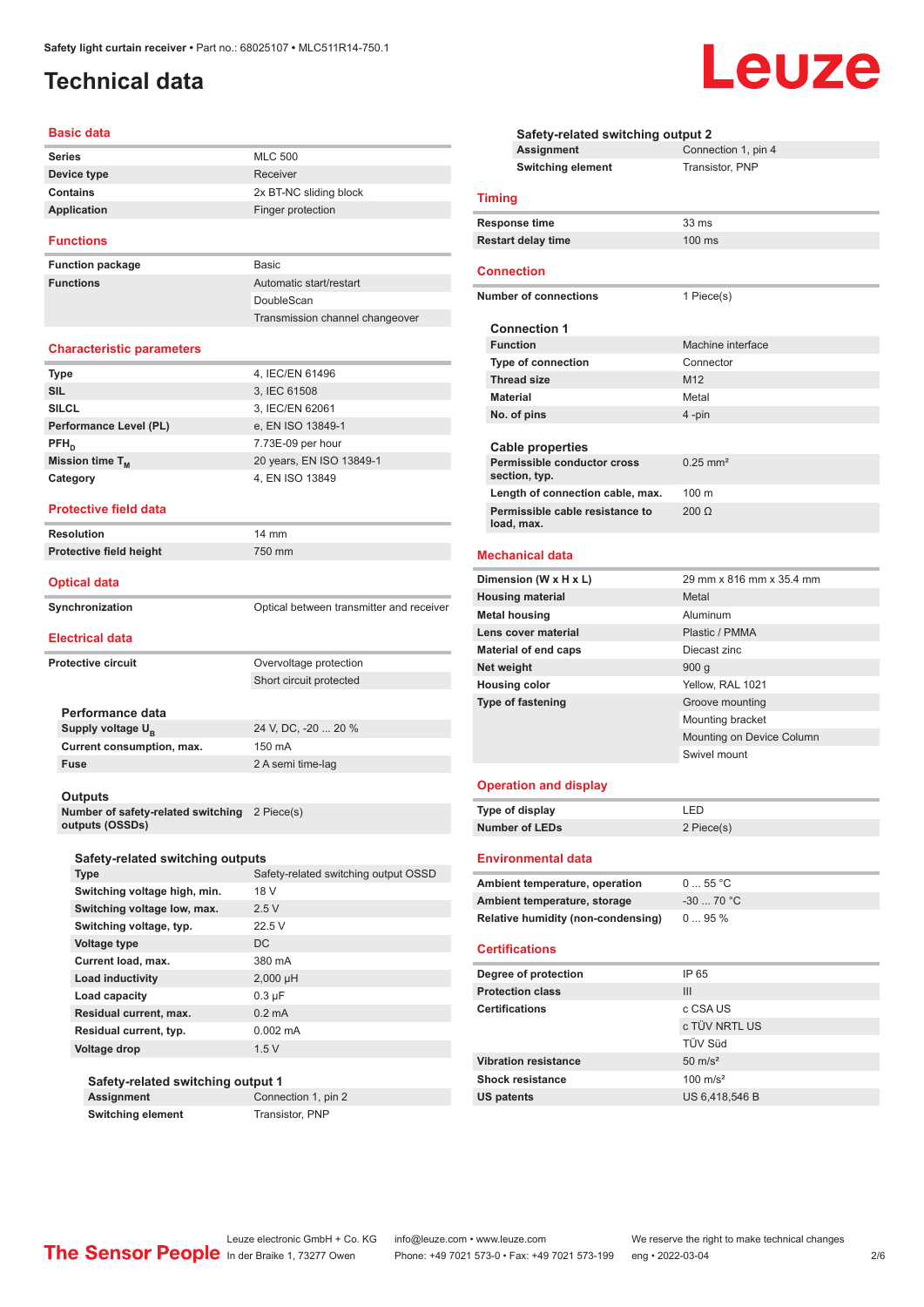## Leuze

## <span id="page-2-0"></span>**Technical data**

| <b>Customs tariff number</b> | 85365019 |
|------------------------------|----------|
| <b>ECLASS 5.1.4</b>          | 27272704 |
| ECLASS 8.0                   | 27272704 |
| <b>ECLASS 9.0</b>            | 27272704 |
| ECLASS 10.0                  | 27272704 |
| <b>ECLASS 11.0</b>           | 27272704 |
| ECLASS 12.0                  | 27272704 |
| <b>ETIM 5.0</b>              | EC002549 |
| <b>ETIM 6.0</b>              | EC002549 |
| <b>ETIM 7.0</b>              | EC002549 |

## **Dimensioned drawings**

All dimensions in millimeters

Calculation of the effective protective field height  $H_{PFE} = H_{PFN} + B + C$ 



## **Electrical connection**

#### **Connection 1**

| <b>Function</b>          | Machine interface |
|--------------------------|-------------------|
| Type of connection       | Connector         |
| <b>Thread size</b>       | M12               |
| <b>Type</b>              | Male              |
| <b>Material</b>          | Metal             |
| No. of pins              | 4-pin             |
| Encoding                 | A-coded           |
| <b>Connector housing</b> | <b>FE/SHIELD</b>  |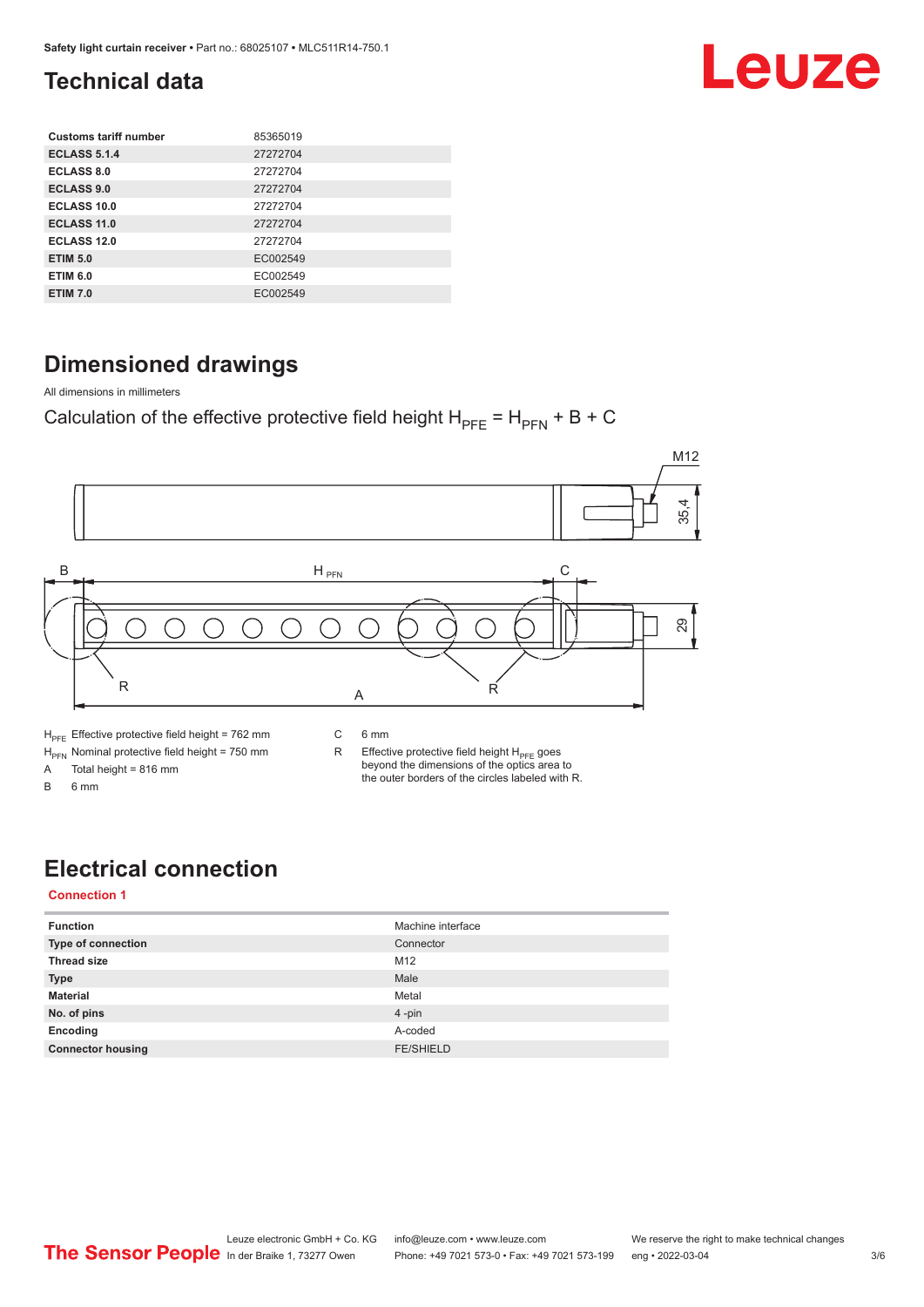## <span id="page-3-0"></span>**Electrical connection**

| Pin            | <b>Pin assignment</b> | <b>Conductor color</b> |        |
|----------------|-----------------------|------------------------|--------|
|                | VIN1                  | <b>Brown</b>           |        |
| $\overline{2}$ | OSSD <sub>2</sub>     | White                  | z<br>ш |
| 3              | VIN2                  | Blue                   |        |
| $\overline{4}$ | OSSD1                 | <b>Black</b>           |        |
|                |                       |                        |        |

## **Circuit diagrams**

Connection diagram receiver



Circuit diagram example with downstream MSI-SR4B safety relay



#### Leuze electronic GmbH + Co. KG info@leuze.com • www.leuze.com We reserve the right to make technical changes<br>
The Sensor People in der Braike 1, 73277 Owen Phone: +49 7021 573-0 • Fax: +49 7021 573-199 eng • 2022-03-04 Phone: +49 7021 573-0 • Fax: +49 7021 573-199 eng • 2022-03-04 4/6

Leuze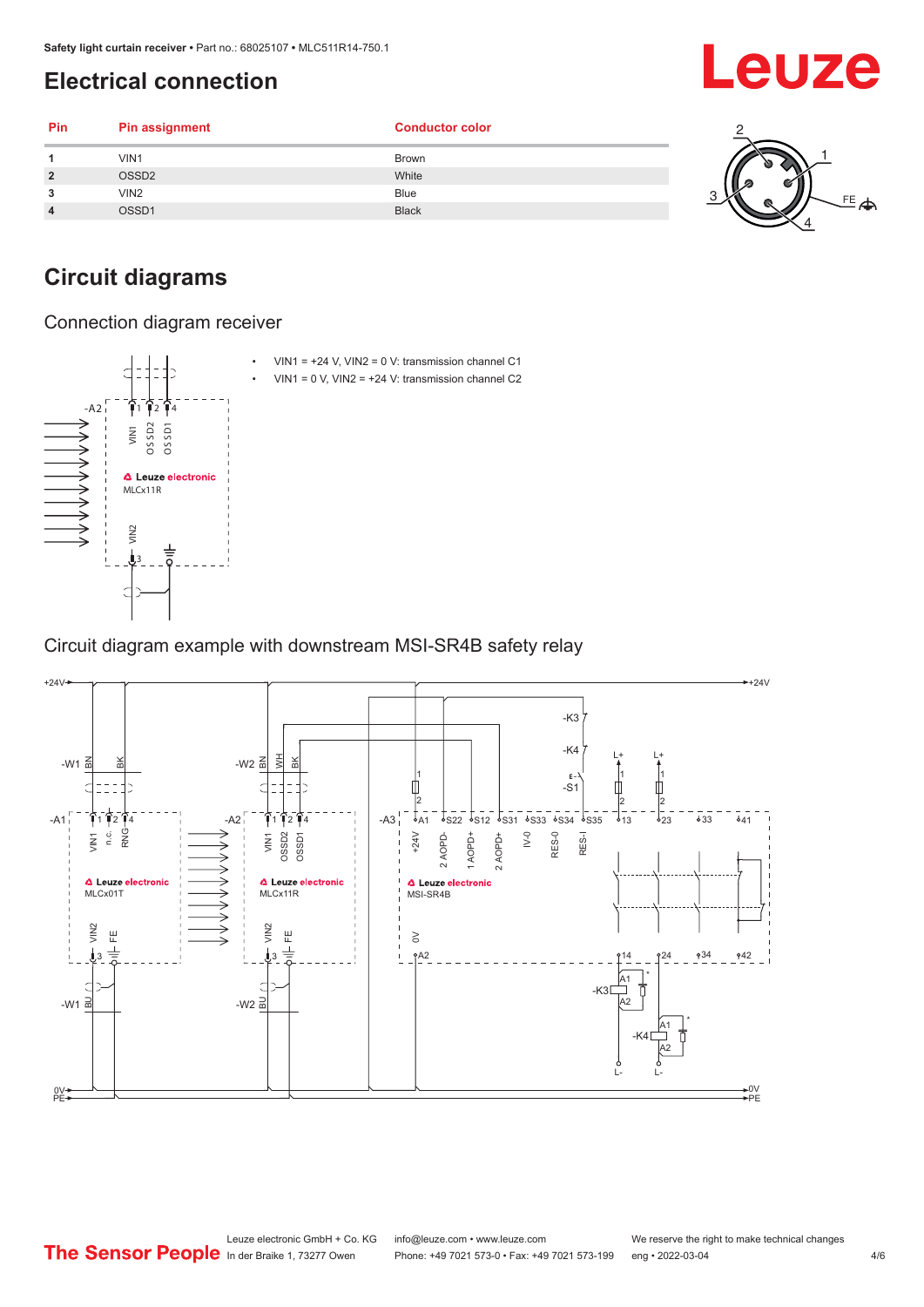### <span id="page-4-0"></span>**Operation and display**

## **Leuze**

| <b>LED</b>     | <b>Display</b>          | <b>Meaning</b>                    |
|----------------|-------------------------|-----------------------------------|
| 1              | Off                     | Device switched off               |
|                | Red, continuous light   | OSSD off.                         |
|                | Red, flashing, 1 Hz     | External error                    |
|                | Red, flashing, 10 Hz    | Internal error                    |
|                | Green, flashing, 1 Hz   | OSSD on, weak signal              |
|                | Green, continuous light | OSSD on                           |
| $\overline{2}$ | Off                     | Transmission channel C1           |
|                | Red, continuous light   | OSSD off, transmission channel C2 |

### **Suitable transmitters**

| Part no. | <b>Designation</b> | <b>Article</b>                      | <b>Description</b>                                                                                                          |
|----------|--------------------|-------------------------------------|-----------------------------------------------------------------------------------------------------------------------------|
| 68004107 | MLC501T14-750      | Safety light curtain<br>transmitter | Resolution: 14 mm<br>Protective field height: 750 mm<br>Operating range: 0  6 m<br>Connection: Connector, M12, Metal, 4-pin |

### **Part number code**

Part designation: **MLCxyy-za-hhhhei-ooo**

**MLC Safety light curtain**

| <b>IVIL-</b> | Salety light curtain                                                                                                                                                                                                                                                                        |  |  |  |  |  |
|--------------|---------------------------------------------------------------------------------------------------------------------------------------------------------------------------------------------------------------------------------------------------------------------------------------------|--|--|--|--|--|
| x            | <b>Series</b><br>3: MLC 300<br>5: MLC 500                                                                                                                                                                                                                                                   |  |  |  |  |  |
| уу           | <b>Function classes</b><br>00: transmitter<br>01: transmitter (AIDA)<br>02: transmitter with test input<br>10: basic receiver - automatic restart<br>11: basic receiver - automatic restart (AIDA)<br>20: standard receiver - EDM/RES selectable<br>30: extended receiver - blanking/muting |  |  |  |  |  |
| z            | Device type<br>T: transmitter<br>R: receiver                                                                                                                                                                                                                                                |  |  |  |  |  |
| a            | <b>Resolution</b><br>14: 14 mm<br>20:20 mm<br>30:30 mm<br>40:40 mm<br>90: 90 mm                                                                                                                                                                                                             |  |  |  |  |  |
| hhhh         | Protective field height<br>150  3000: from 150 mm to 3000 mm                                                                                                                                                                                                                                |  |  |  |  |  |
| e            | <b>Host/Guest (optional)</b><br>H: Host<br>MG: Middle Guest<br>G: Guest                                                                                                                                                                                                                     |  |  |  |  |  |
| j.           | Interface (optional)<br>/A: AS-i                                                                                                                                                                                                                                                            |  |  |  |  |  |
| 000          | Option<br>/V: high Vibration-proof<br>EX2: explosion protection (zones 2 + 22)<br>SPG: Smart Process Gating                                                                                                                                                                                 |  |  |  |  |  |
|              | <b>Note</b>                                                                                                                                                                                                                                                                                 |  |  |  |  |  |
| ◚            | $\&$ A list with all available device types can be found on the Leuze website at www.leuze.com.                                                                                                                                                                                             |  |  |  |  |  |

In der Braike 1, 73277 Owen Phone: +49 7021 573-0 • Fax: +49 7021 573-199 eng • 2022-03-04

Leuze electronic GmbH + Co. KG info@leuze.com • www.leuze.com We reserve the right to make technical changes